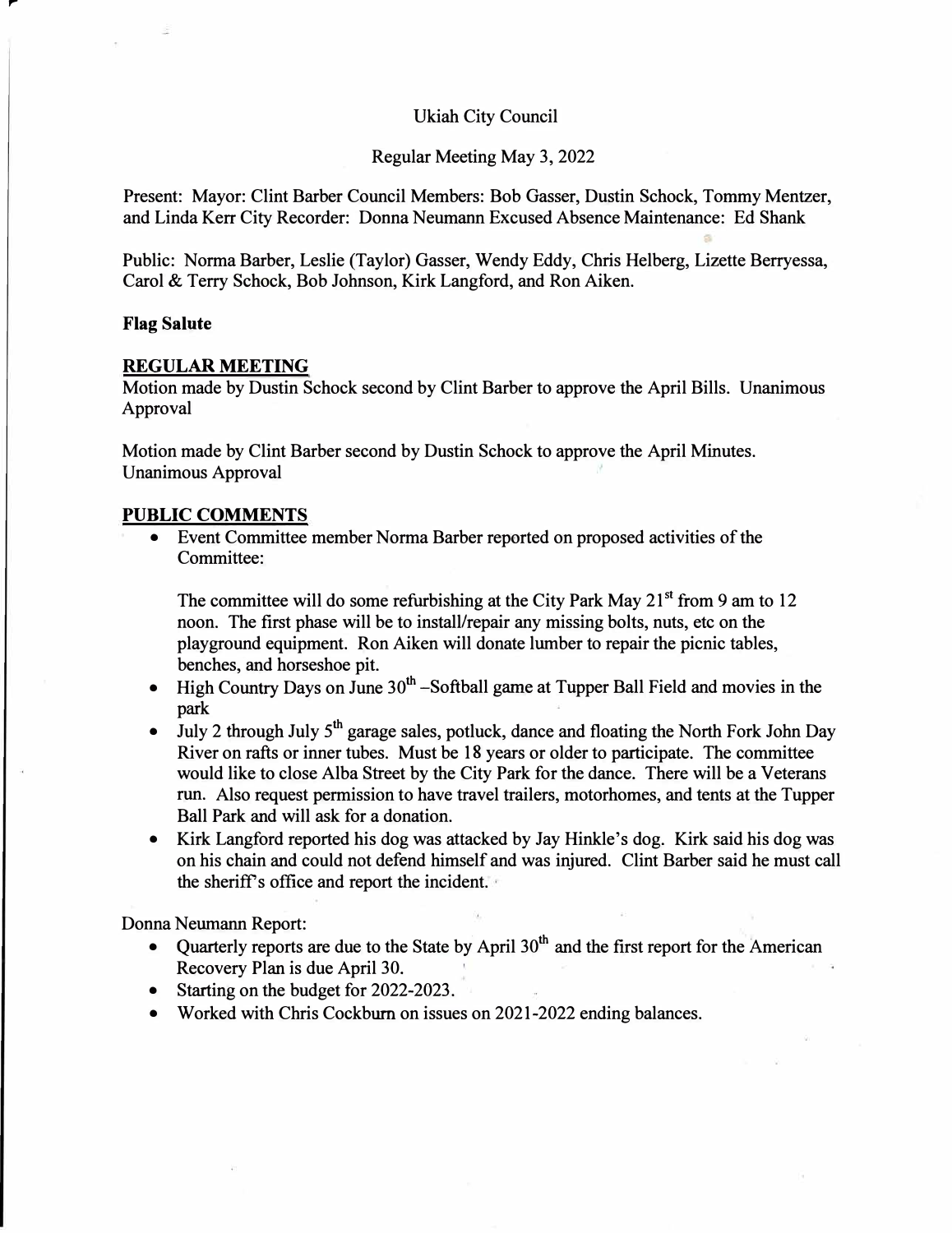#### Regular Council Meeting Page 2

## **Maintenance Report:**

Ed Shank Report:

,,..

- Water main on Waid St was repaired April 22<sup>nd</sup>. Unable to locate water main valves but were identified during repair. Watching for residual effects at the Booster Station (trapped air).
- Meters read

## **Fire Department Report**

**Volunteer Fire Chief Roger Lawhead:** 

• No report

## **Website**

• The website is working and is up-to-date.

## **Safety Report**

No Report

## **Planner/Consultant**

Laura Foley Reported: See Below

## **Old Business**

## **Recruitment for Water/Wastewater Trainee**

a. Motion made by Clint Barber second by Linda Kerr to accept the application and offer the position to Eric Lawhead for the Water/Wastewater Trainee Position. Unanimous Approval

## **b. Review Consumer Price Index (CPI) for Water and Sewer Bills**

Motion made by Clint Barber second by Bob Gasser to increase the water and sewer rates at 7% to keep up with inflation. Unanimous Approval

## **c. Corrections to Water and Sewer Lines at Wayne Gilliland's Rentals on Pine Street**

This has been discussed with Steve Draper and if there are funds available he will install the meters for each RV lot and hookup Doug Graetz's meter with the main waterline.

# **d. Revision to Sewer and Water Ordinances**

Continued to the June Council Meeting

#### **New Business**

## **a. Resolution 2022-05-03-#1-Revising General Fund 20212022**

Motion made by Clint Barber second by Tommy Mentzer to approve Resolution 2022-05-03-#1 revising the 2021 2022 General Fund. Unanimous Approval